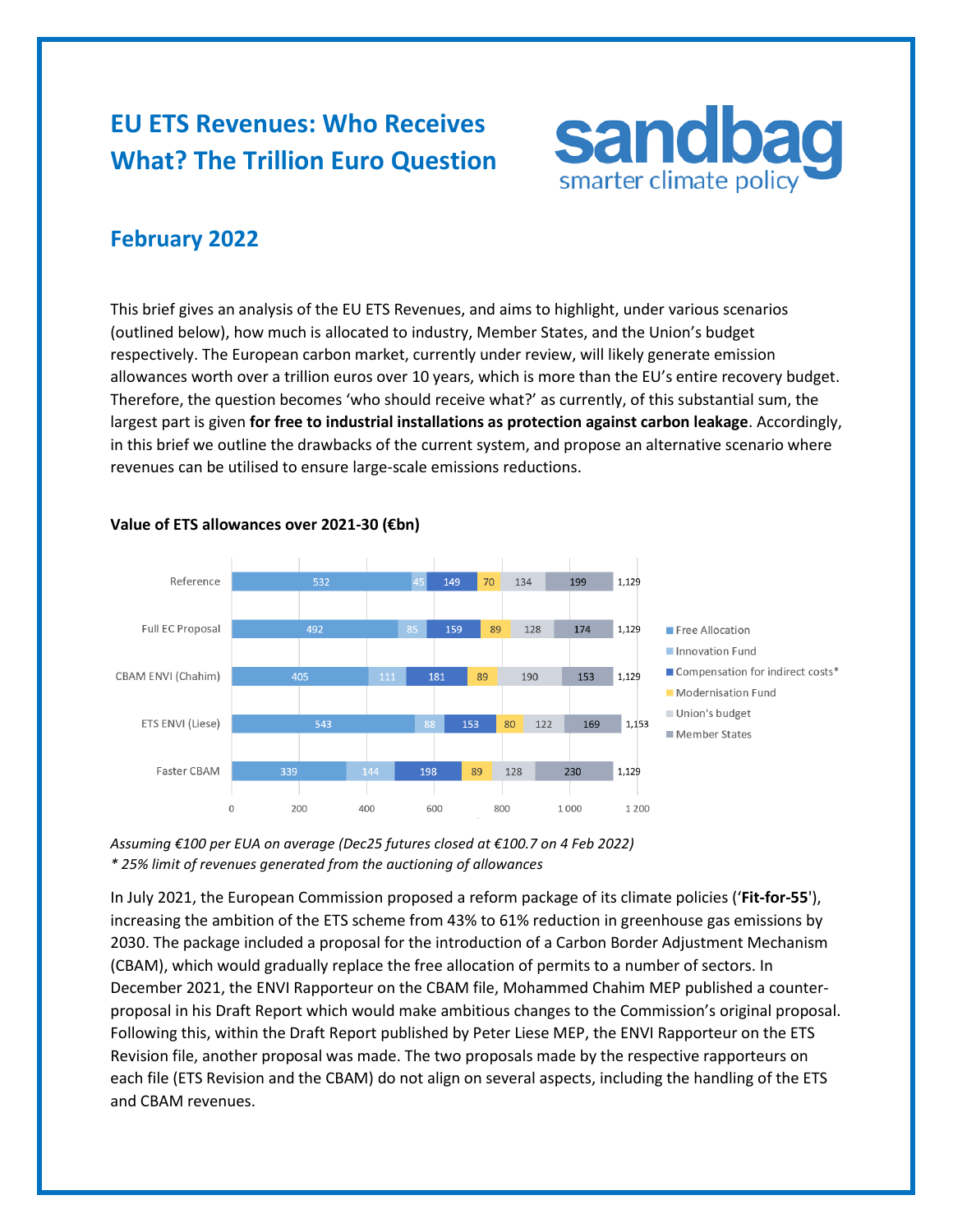The above chart gives the estimated revenues for each of these scenarios, with a carbon price of €100/EUA. Results can also be seen in ou[r ETS Simulator.](https://sandbag.be/index.php/euets-simulator/)

## **The revenue waterfall**

Under the current system, up to 43% of the emission cap can be **distributed each year to industry** (the rest being sold by Member States or the Commission to raise revenues). However, additional reserves of allowances can be used to increase that share: up to 3% of the cap (the "buffer") can be used if industry needs it; the New Entrant Reserve can release up to 320m permits in excess of that limit.

The permits that are not given for free to industrial installations (and airlines) are sold or auctioned by the European Commission (via the EIB) or by Member States. A share of the proceeds is dedicated to the **Modernisation Fund** for poorer Member States to upgrade their energy infrastructure; another share is for the **Innovation Fund**. In a separate legislative proposal<sup>1</sup>, the Commission is proposing to allocate 25% of the remaining funds to the Union budget to repay the recovery package, and the remainder to Member States. Of this last share, part is spent by Member States to support their industry, as **compensation for indirect carbon costs**.

| mEUA, 2021-2030                             | <b>Reference</b> | <b>Full EC</b>  | <b>CBAM</b> | <b>ETS</b>  | <b>Faster</b> |
|---------------------------------------------|------------------|-----------------|-------------|-------------|---------------|
|                                             |                  | <b>Proposal</b> | <b>ENVI</b> | <b>ENVI</b> | <b>CBAM</b>   |
|                                             |                  |                 | (Chahim)    | (Liese)     |               |
| <b>Total allowances</b>                     | 11 287           | 11 287          | 11 287      | 11529       | 11 287        |
| Given for free to industry                  | 5 3 1 6          | 4924            | 4054        | 5428        | 3 3 8 5       |
| <b>Auctioned</b>                            | 5971             | 6 3 6 3         | 7 2 3 2     | 6 10 1      | 7902          |
| <b>Modernisation Fund</b>                   | 700              | 893             | 893         | 797         | 893           |
| <b>Innovation Fund</b>                      | 449              | 851             | 1 1 1 0     | 876         | 1444          |
| Incl. CBAM allowances                       | 0                | 352             | 611         | 1 2 2 1     | 945           |
| <b>Union's Budget</b>                       | 1 3 3 6          | 1 2 8 5         | 1895        | 1 2 1 7     | 1 2 8 5       |
| <b>Member States' Budget</b>                | 3487             | 3 3 3 4         | 3 3 3 4     | 3 2 1 2     | 4 2 7 9       |
| Incl. compensation for indirect costs (25%) | 1493             | 1591            | 1 808       | 1525        | 1975          |
| <b>MS</b> revenues                          | 1 994            | 1 743           | 1526        | 1 686       | 2 3 0 4       |

This revenue waterfall is slightly different between legislative proposals, as summarised below:

- Our **Reference scenario** reflects the changes proposed by the Commission in its 'Fit For 55' package related to scope and ambition (new cap, extension to the maritime sector and inclusion of additional activities such as biofuels refining and hydrogen production from all sources; slight acceleration of the benchmark yearly reduction; revision of the MSR); but leaving out proposed rebalancing related to the CBAM, the Innovation Fund and Modernisation Fund.
- The **Full EC Proposal** scenario reflects all the changes proposed by the Commission for the ETS, including a top-up of 50m EUAs for the Innovation Fund (40m from free allocation and 10m from the auctioning share), an additional 2.5% of the cap for the Modernisation Fund and a Carbon

<sup>1</sup> https://ec.europa.eu/commission/presscorner/detail/en/QANDA\_20\_1024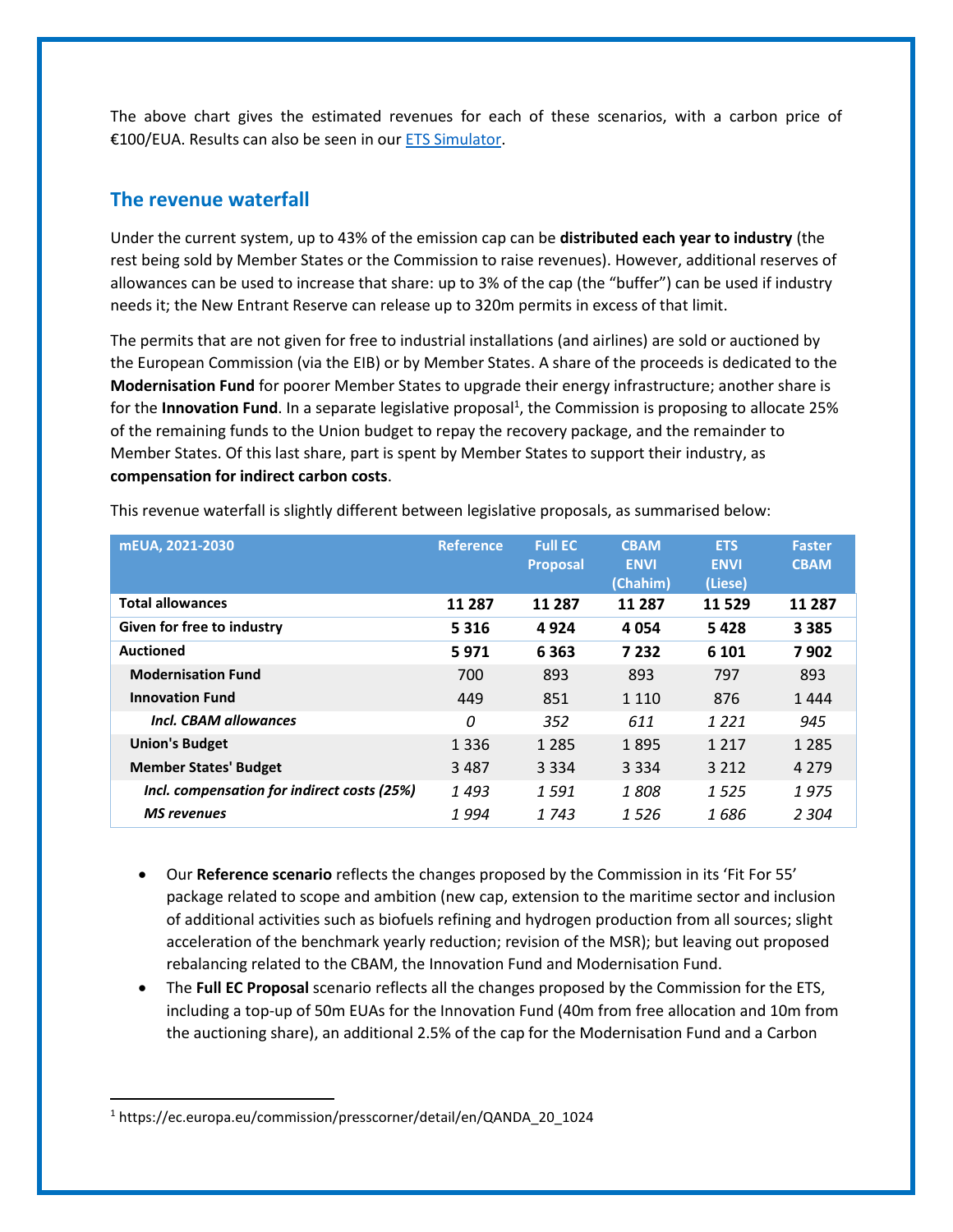Border Adjustment Mechanism gradually replacing some free allocation from 2026 onwards with auctioning to the benefit of the Innovation Fund.

- The **ETS ENVI** scenario reflects the ENVI's proposal for the ETS, including a top-up of the Innovation Fund and of the Modernisation Fund and assumes that the CBAM is implemented but not `efficiently´ (as per the proposed wording), meaning that all free allowances from the CBAM sectors return to industry for free instead of being channelled into the Innovation Fund. Free allocation is increased due to the 'CSCF (Cross-sectoral correction factor) reserve' and a bonusmalus mechanism using EUAs from the maritime and aviation sectors or bringing back allowances which would have otherwise been invalidated by the MSR. Free allocation is increased for the best performing installations (we assume no "malus" for other installations because of the very weak condition imposed). Article 10c, allowing free allocation for electricity generation, is cancelled.
- The **CBAM ENVI** scenario reflects ENVI's CBAM proposal of a broader and faster implementation of CBAM. Free allocation that are no longer given to the new CBAM sectors are channelled into the Innovation Fund (50%) or auctioned for the Union's budget (50%).
- The **Faster CBAM** scenario reflects the EC's ETS proposal and an immediate full phase-out of free allocation for CBAM sectors in 2024 (extended scope, as in ENVI's proposal). Free allowances that are no longer given to the new CBAM sectors are channelled into the Innovation Fund (50%) or auctioned by Member States (50%).

Detailed description and results of these scenarios are given in appendix.

## **The Industry Loop**

ENVI's proposal leads to a **higher overall supply of EUAs** under the action of the CSCF reserve (+216m EUAs in 2029 and 2030) and bonus to best performers (+18m EUAs over 2024-30). This will add to an expected surplus of over 1.1bn allowances by 2030, as we [recently calculated.](https://sandbag.be/index.php/2021/09/30/impact-of-eu-ets-reform-letting-industry-loose/)

All scenarios foresee **EUR400-550bn worth of allowances given for free to industry**, indicating that, despite some differences, free allocation remains the dominant protection against carbon leakage. This is despite the multiple obstacles created by free allocation to industrial decarbonisation and a wellfunctioning carbon market, as we warn in [another note.](https://sandbag.be/index.php/2021/12/17/why-free-allocation-in-the-eu-ets-must-stop-urgently/) Of all the proposals, the CBAM ENVI proposal goes the furthest towards tackling these issues, by removing free allocation from more sectors covered by the CBAM, although still too slowly to make a big enough dent.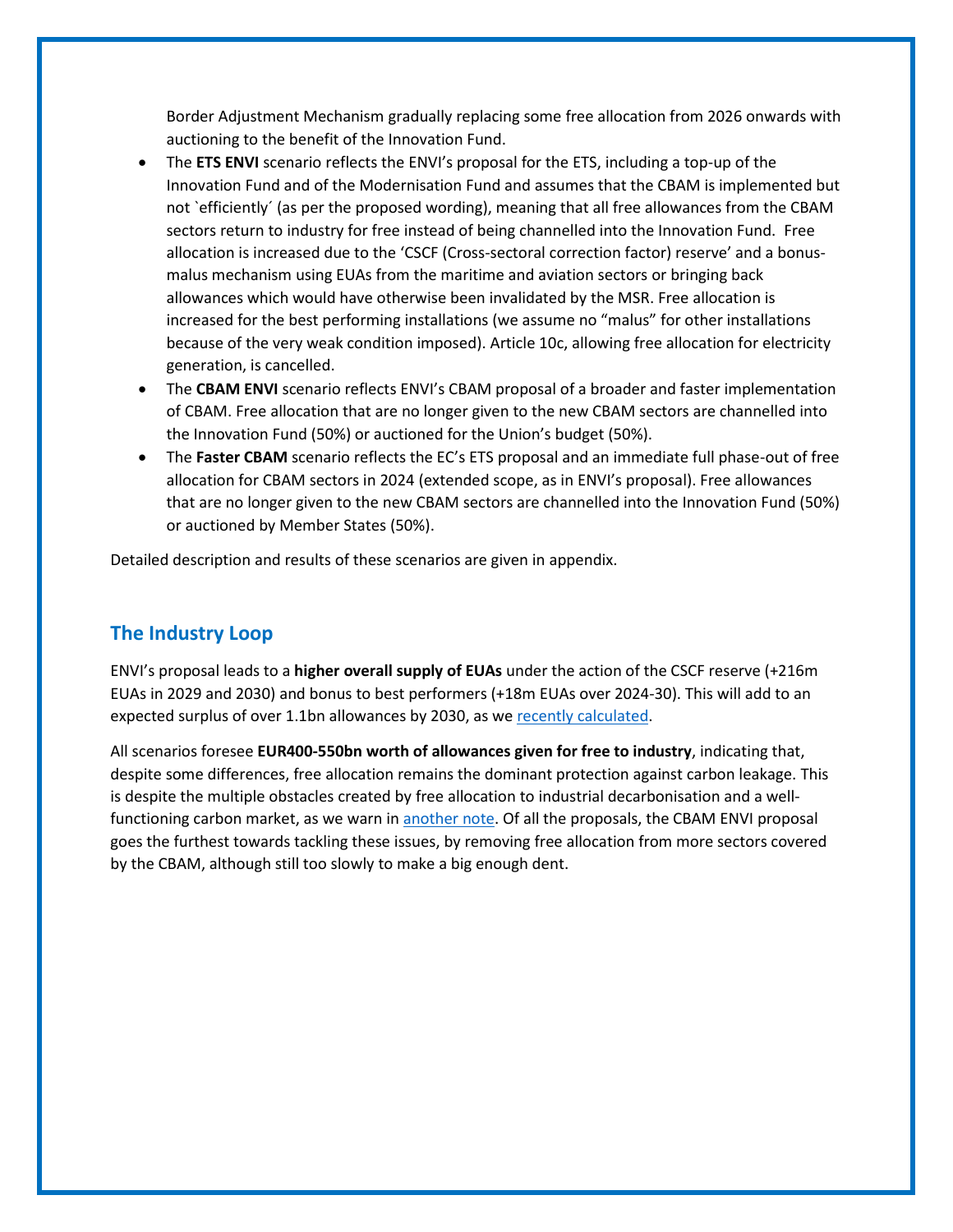Under the different proposals, **the Innovation Fund** receives **EUR85-144bn**. The fund provides grants to ad-hoc project finance investment vehicles carrying innovative projects, based on largely declarative ex-ante emission avoidance claims. Investors in such structures are mostly large industrial groups.

Innovation Fund: Laureate projects in 2021 large-scale round

|    | Sponsors/participants             | <b>Technology</b> | <b>Sector</b>    |
|----|-----------------------------------|-------------------|------------------|
| #1 | Air Liquide; BASF; Antwerpen NV   | CCS               | Chemical         |
| #2 | Enel                              | Solar PV          | Power            |
| #3 | Fortum; city of Stockholm         | CCS               | <b>Buildings</b> |
| #4 | Air Liquide; VDZ                  | CCS               | Cement           |
| #5 | Repsol; Energkem; Aguas Barcelona | CCU               | Chemical         |
| #6 | SSAB; Vattenfall                  | H-DRI             | Steel            |
| #7 | Neste Oyj                         | CCS               | Refining         |
|    |                                   |                   |                  |

Pursuant to the ETS Directive, Member States also have the option to support their electricity intensive industry in the form of state-aid compensation for indirect carbon costs. The limit is set at 25% of allowance revenue<sup>2</sup>, although some derogations exist. The actual percentage in 2019 and 2020 was 8% and 14% across the EU, but there could be an uptick as electrification intensifies in the continent. As a result, only a small portion of the value created by the EU ETS is to benefit Member States. Under all proposals, Member States are required to spend 100% of these revenues (as per the Commission's proposal) on a list of climate-related measures such as adaptation, support to technology and forestry, but also "addressing social aspects". "Promoting skill formation" is mentioned, but only as a social measure and not a decarbonisation instrument. Disappointingly, no mention is made of circularity.

A new addition in the different proposals is the use of **free allocation as a tool** to incentivise lowercarbon products and processes, by extending the scope of the ETS or even giving 'bonus' permits to 'performant' installations. The FF55 package will be followed in 2025 by a **reform of the 'benchmarks'**, a list of coefficients used to determine the free allocation of permits to industrial installations, in proportion to their production output. That other reform may further increase the allocation of free permits to industry.

## **Who is paying?**

The carbon costs paid by manufacturers are typically (more than) **recovered through higher prices** charged for the goods they sell. For example, the market price of electricity is driven by the marginal cost of production, which typically uses fossil gas, so electricity prices include an element of carbon cost as if all electricity was produced from fossil gas. Higher power prices also make low-carbon electricity more profitable and encourage energy savings.

The free allocation of emission allowances was adopted for a list of sectors deemed less able to raise their selling prices by fear of foreign competition taking over instead: this is the theory behind carbon leakage. As a result of free allocation, the prices of industrial basic materials such as steel and chemicals remain low, which makes the carbon price less effective in changing consumption habits. Retail and

<sup>&</sup>lt;sup>2</sup> Article 62 of Guidelines on certain State aid measures in the context of the system for greenhouse gas emission [allowance trading post 2021](https://eur-lex.europa.eu/legal-content/EN/TXT/?uri=CELEX%3A52020XC0925%2801%29)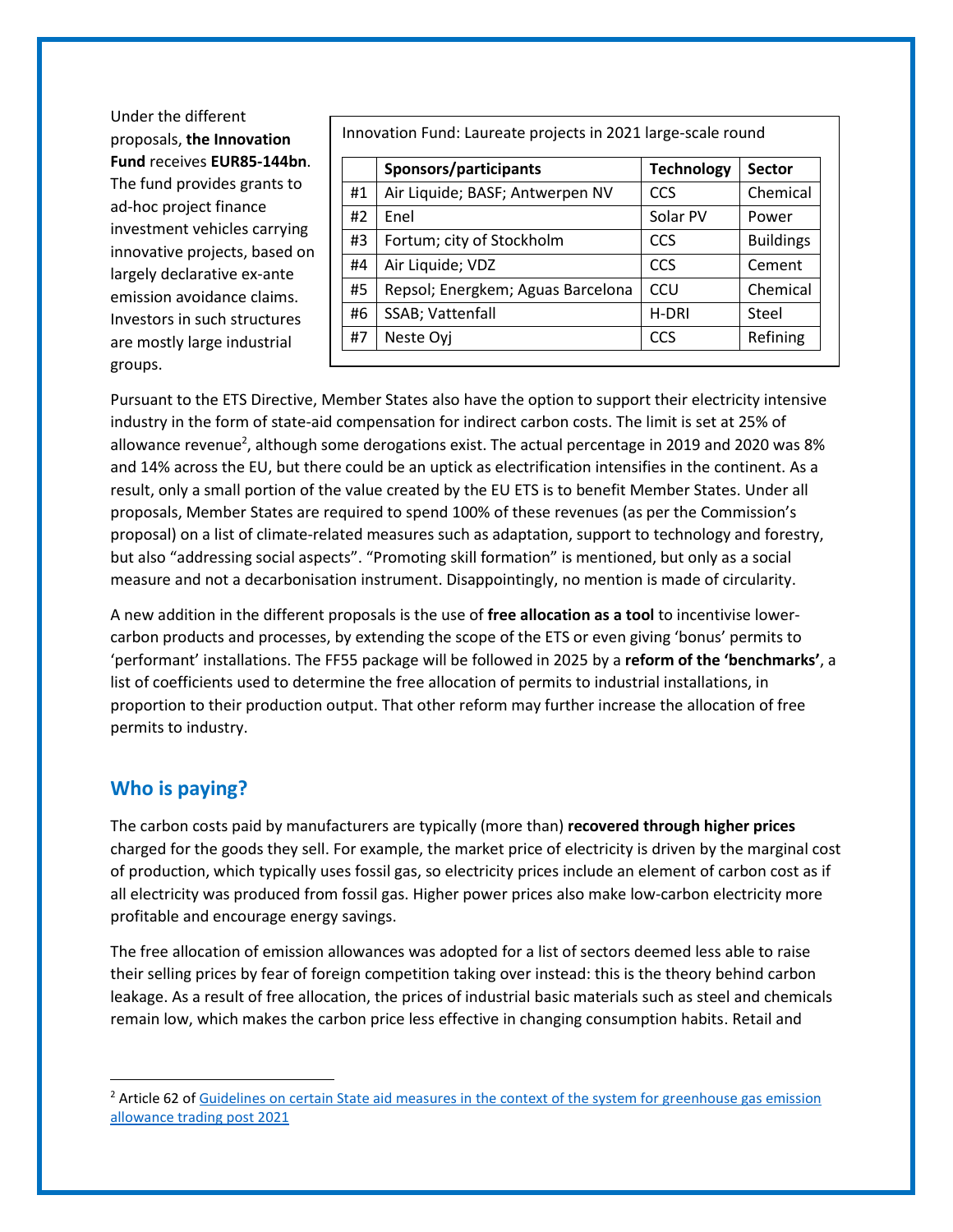industrial users keep consuming those goods as they always have, and the fundraising mechanism in place for electricity does not work for industrial manufacturing.

## **A locked up market: financial flows related to the EU ETS**



Therefore, we are asking to **accelerate the implementation of the CBAM and phasing out of free allocation in sectors which do not face low-carbon competition from overseas on a large scale**: for those sectors, a CBAM would not create any competitive disadvantage (maybe rather the opposite), and making it faster would:

- unlock emission reductions in those sectors;
- improve the functioning of the carbon market, making carbon prices trigger industrial abatement;
- free up much needed funds for EU citizens and public finances.

We are also proposing that the extra revenues raised from reducing free allocation should not all go to the Innovation Fund in its current form, but rather support other types of initiatives:

- **50%** would be dedicated to supporting additional, **public and private initiatives** that can deliver rapid large-scale emission reductions, such as:
	- o scaling-up projects with no significant innovation content but able to deliver deep decarbonisation;
	- $\circ$  measures of support to circularity, carried by public or private entities; and
	- $\circ$  support measures which would be more efficient as EU-wide programmes than if uncoordinated between Member States.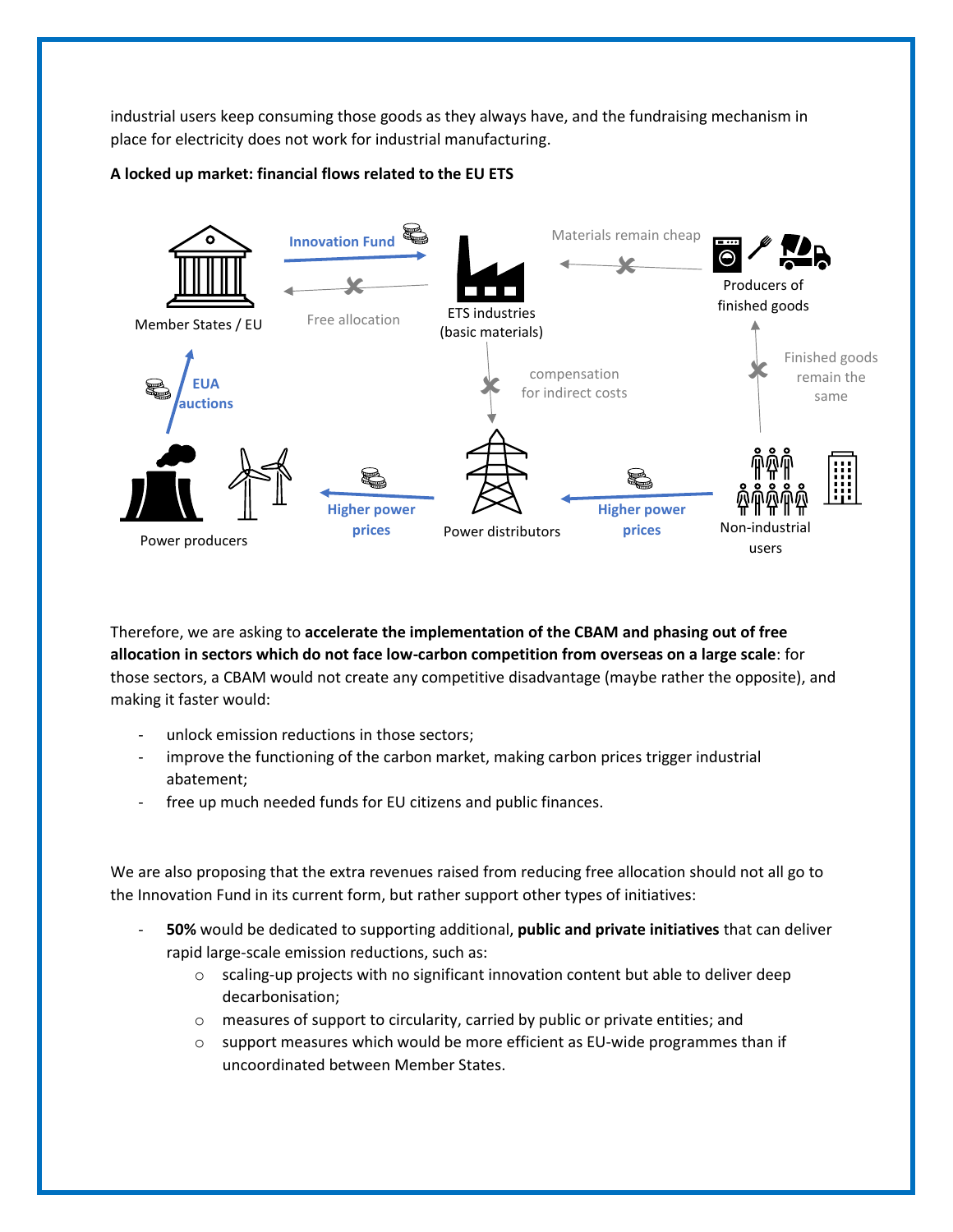- **50% would go back to Member States** to help them implement policies accompanying the necessary changes, including retraining their workforce or addressing the social consequences of rising carbon prices.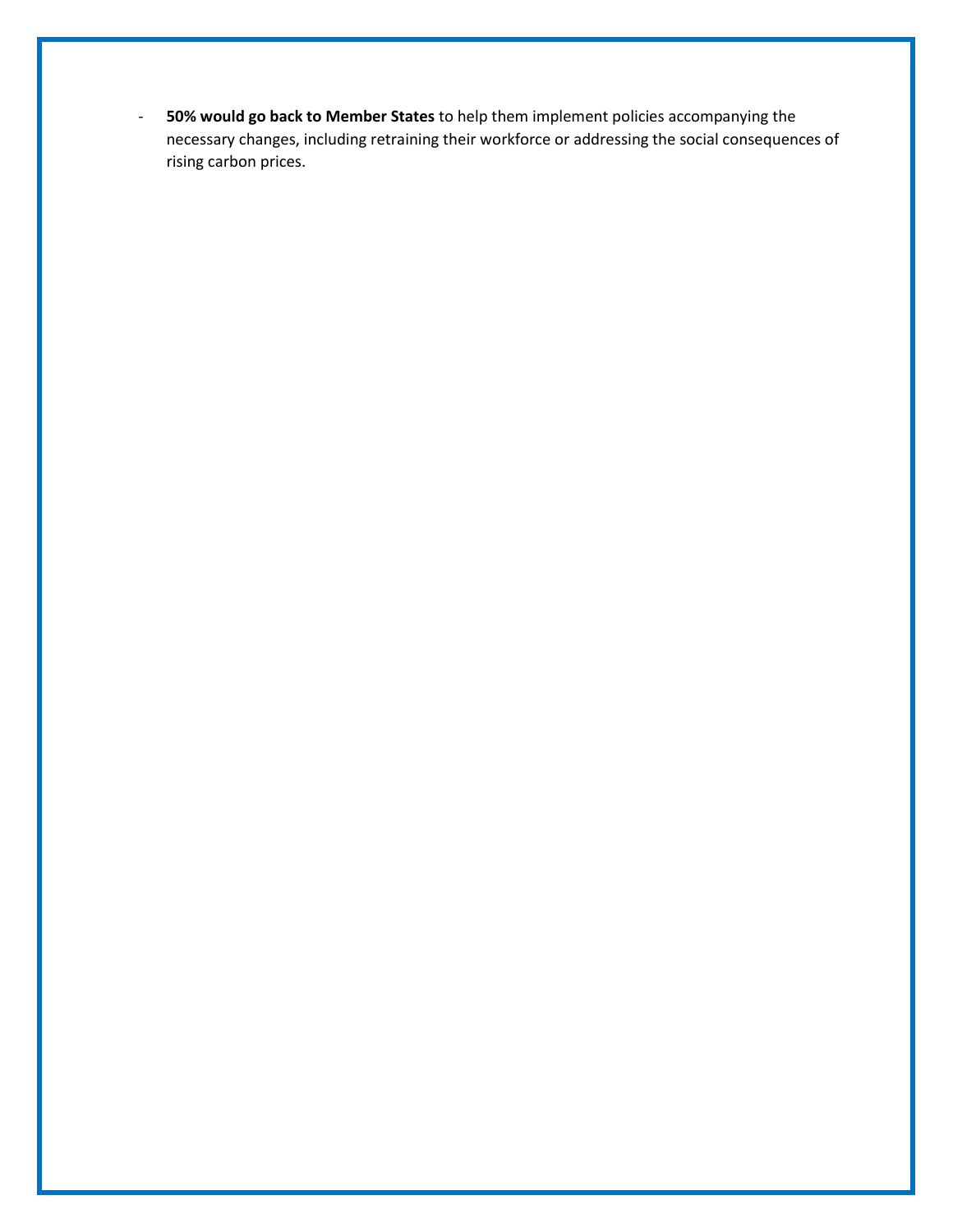## **Appendix**

#### **Scenarios**

|                        | Reference                                                               | Full EC Proposal     | <b>CBAM ENVI</b>                             | <b>ETS ENVI</b>       | <b>Faster CBAM</b>   |
|------------------------|-------------------------------------------------------------------------|----------------------|----------------------------------------------|-----------------------|----------------------|
|                        | (No CBAM)                                                               | (FF55 CBAM)          | (Chahim)                                     | (Liese)               | (immediate and       |
|                        |                                                                         |                      | (accelerated $+$                             | (accelerated $+$      | extended CBAM)       |
|                        |                                                                         |                      | extended CBAM)                               | extended CBAM but     |                      |
|                        |                                                                         |                      |                                              | not 'effective')      |                      |
| <b>Free Allocation</b> |                                                                         |                      | 43% + max. 3% cap (Buffer) + NER - 325m (FA) |                       |                      |
|                        | +Article10c                                                             | +Article10c          | +Article10c                                  |                       | +Article10c          |
|                        |                                                                         | -40m (FA)            | -40m (FA)                                    | $-40m$ (FA)           | -40m (FA)            |
|                        |                                                                         | -CBAM                | -CBAM                                        | +CBAM Reserve         | -CBAM                |
|                        |                                                                         |                      |                                              | +CSCF Reserves        |                      |
|                        |                                                                         |                      |                                              | +/- Bonus Malus       |                      |
| Innovation             | 325 (FA) + 75 (Auction) + max. 50m (Buffer)                             |                      |                                              |                       |                      |
| Fund <sup>3</sup>      |                                                                         | +40 (FA)             | $+40$ (FA)                                   | $+40$ (FA)            | $+40$ (FA)           |
|                        |                                                                         | +10 (Auction)        | +10 (Auction)                                | +290 (Auction)        | +10 (Auction)        |
|                        |                                                                         | +100% CBAM           | +50% CBAM                                    | +1.25% (Cap 24-30)    | +50% CBAM            |
| Modernisation          | 2% (cap 21-30) + max. 2% cap (Buffer) + 368m (transfers) + 25m (Greece) |                      |                                              |                       |                      |
| Fund                   |                                                                         | $+2.5\%$ (cap 24-30) | $+2.5\%$ (cap 24-30)                         | $+1.25\%$ (cap 24-30) | $+2.5\%$ (cap 24-30) |
| Union's Budget         | 25%                                                                     |                      |                                              |                       |                      |
|                        |                                                                         |                      | +50% CBAM                                    |                       |                      |
| <b>Member States</b>   | Remaining EUAs +/- MSR Release/Intake                                   |                      |                                              |                       |                      |
|                        |                                                                         |                      |                                              |                       | +50% CBAM            |

These estimates are based on our baseline emissions scenario, whereby industrial emissions remain nearly constant over the decade and the power sector follows the route dictated by the EC's MIX scenario. More details on scenarios, assumptions and methodology can be found in our [ETS Simulator](https://sandbag.be/index.php/euets-simulator/) and in our latest [supply-demand analysis](https://sandbag.be/index.php/2021/09/30/impact-of-eu-ets-reform-letting-industry-loose/)<sup>4</sup>.

<sup>4</sup> <https://sandbag.be/index.php/2021/09/30/impact-of-eu-ets-reform-letting-industry-loose/>

<sup>&</sup>lt;sup>3</sup> Not included in this analysis, the Fund also includes 50m from the MSR that were auctioned in 2021 as well as unspent funds from projects awarded funding under the second call of the NER programme, [estimated at €735m](https://ec.europa.eu/clima/eu-action/funding-climate-action/ner-300-programme_en#ecl-inpage-1581). The Innovation Fund could also benefit from additional revenues generated by the auctioning of allowances that are not issued to aircraft operators due to their closure, and from any penalties raised in case of non-compliance with the FuelEU Maritime Regulation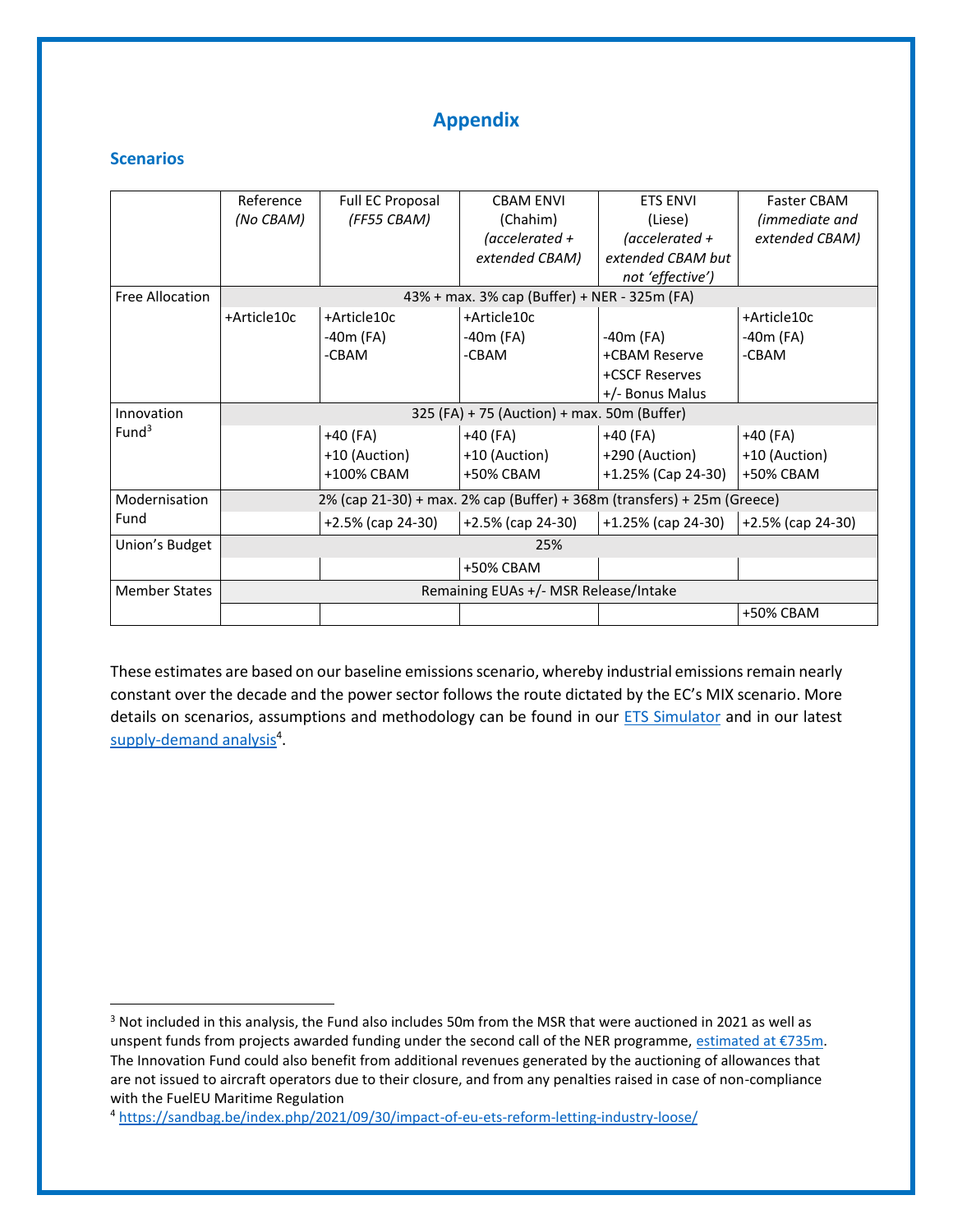## **ETS Supply (2021-2030), mEUAs**

|                                  | <b>Reference</b> | <b>Full EC</b>  | <b>CBAM</b> | <b>ETS</b>  | <b>Faster</b> |
|----------------------------------|------------------|-----------------|-------------|-------------|---------------|
|                                  |                  | <b>Proposal</b> | <b>ENVI</b> | <b>ENVI</b> | <b>CBAM</b>   |
|                                  |                  |                 | (Chahim)    | (Liese)     |               |
| <b>Total EUAs</b>                | 11 287           | 11 287          | 11 287      | 11529       | 11 287        |
| <b>Total Free EUAs</b>           | 5 3 1 6          | 4924            | 4 0 5 4     | 5428        | 3 3 8 5       |
| Standard                         | 4979             | 4587            | 3717        | 3717        | 3 0 4 8       |
| <b>Buffer</b>                    | 54               | 54              | 54          | 54          | 54            |
| <b>NER</b>                       | 202              | 202             | 202         | 202         | 202           |
| Art10c                           | 82               | 82              | 82          | 0           | 82            |
| <b>ENVI CSCF Reserve + Bonus</b> | 0                | $\mathbf 0$     | 0           | 234         | 0             |
| Diverted to IF                   | $-325$           | $-365$          | $-365$      | $-365$      | $-365$        |
| <b>CBAM</b> demand               | 0                | 352             | 1 2 2 1     | 1 2 2 1     | 1891          |
| <b>Total Auction</b>             | 5971             | 6 3 6 3         | 7 2 3 2     | 6 101       | 7902          |
| <b>Modernisation Fund</b>        | 700              | 893             | 893         | 797         | 893           |
| Pre FF55 Endowment               | 247              | 247             | 247         | 247         | 247           |
| Top up                           | 0                | 194             | 194         | 97          | 194           |
| <b>Buffer</b>                    | 60               | 60              | 60          | 60          | 60            |
| Extra                            | 393              | 393             | 393         | 393         | 393           |
| <b>Innovation Fund</b>           | 449              | 851             | 1 1 1 0     | 876         | 1444          |
| Pre FF55 Endowment               | 400              | 400             | 400         | 400         | 400           |
| Top up                           | $\Omega$         | 50              | 50          | 427         | 50            |
| <b>Buffer</b>                    | 49               | 49              | 49          | 49          | 49            |
| CBAM top up                      | 0                | 352             | 611         | 1 2 2 1     | 945           |
| <b>Regular auctioning</b>        | 4822             | 4618            | 5 2 2 9     | 4 4 2 8     | 5 5 6 4       |
| <b>Union Budget</b>              | 1 3 3 6          | 1 2 8 5         | 1895        | 1 2 1 7     | 1 2 8 5       |
| <b>MS</b>                        | 3 4 8 7          | 3 3 3 4         | 3 3 3 4     | 3 2 1 2     | 4 2 7 9       |
| 25% indirect cost                | 1 4 9 3          | 1591            | 1808        | 1525        | 1975          |
| Remaining revenues               | 1994             | 1743            | 1526        | 1686        | 2 3 0 4       |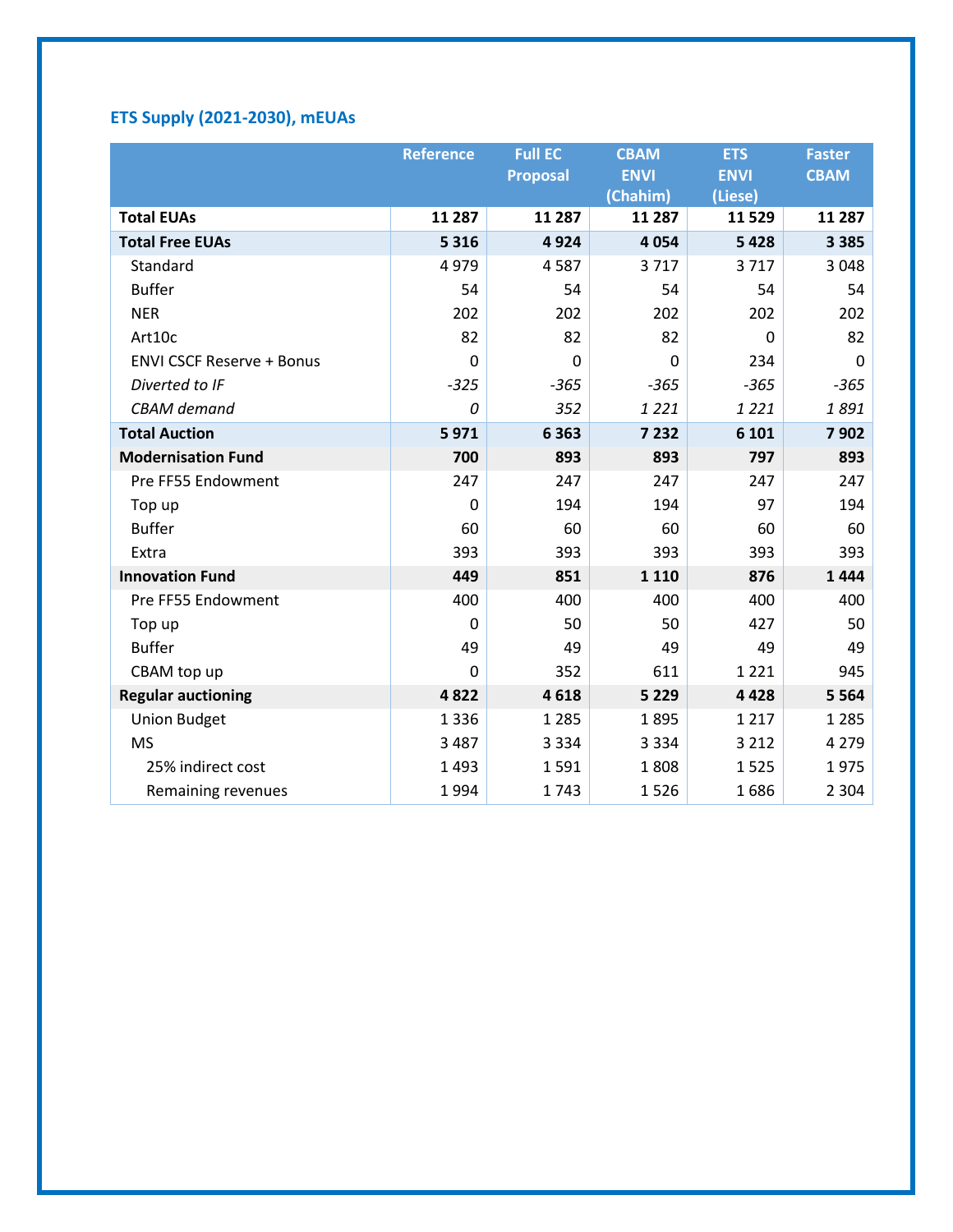## **Proposed ETS Amendments on Revenue Use**

## **Member States**

| Original text (EC Proposal July 2021) | Amendment                                                                                                                                                                                                                    |
|---------------------------------------|------------------------------------------------------------------------------------------------------------------------------------------------------------------------------------------------------------------------------|
| <b>Article 10 (3)</b>                 | <b>Article 10 (3)</b>                                                                                                                                                                                                        |
|                                       | In paragraph 3, the following points are added:<br>"(I) to promote skill formation in line with the<br>need to adjust professional practices to<br>circularity and the use of low-carbon<br>materials;";                     |
|                                       | "(m) to support the development of a circular<br>economy;";                                                                                                                                                                  |
|                                       | Justification                                                                                                                                                                                                                |
|                                       | The scaling up of substitution of materials with high-carbon contents for lower-carbon materials often faces<br>the berrier of inadequate professional proctices. It is necessary for the workforce to be trained to use the |

the barrier of inadequate professional practices. It is necessary for the workforce to be trained to use the types of materials adapted to the transition to a low-carbon economy. No funding mechanism currently exists for such transition.

Circularity should be one of the main pillars of a low-carbon economy, yet no funding mechanism exists for such measures.

## **Innovation Fund**

| Original text (EC Proposal July 2021)                                                                                                                                                                                                                                                                                                                                                                                                                                     | Amendment                                                                                                                                                                                                                                                                                                                                                                                                                                                                                    |
|---------------------------------------------------------------------------------------------------------------------------------------------------------------------------------------------------------------------------------------------------------------------------------------------------------------------------------------------------------------------------------------------------------------------------------------------------------------------------|----------------------------------------------------------------------------------------------------------------------------------------------------------------------------------------------------------------------------------------------------------------------------------------------------------------------------------------------------------------------------------------------------------------------------------------------------------------------------------------------|
| <b>Recital 33</b>                                                                                                                                                                                                                                                                                                                                                                                                                                                         | <b>Recital 33</b>                                                                                                                                                                                                                                                                                                                                                                                                                                                                            |
| The <b>scope of the</b> Innovation Fund referred to in<br>Article 10a(8) of Directive 2003/87/EC should be<br>extended to support innovation in low-carbon<br>technologies and processes that concern the<br>consumption of fuels in the sectors of buildings<br>and road transport.                                                                                                                                                                                      | The Innovation Fund referred to in Article 10a(8) of<br>Directive 2003/87/EC should be renamed 'Carbon<br><b>Neutrality Fund' and its scope extended to support</b><br>measures aiming to reduce large amounts of<br>GHG emissions that are not project-based or<br><i>innovative, as well as innovation in low-carbon</i><br>technologies and processes that concern the<br>consumption of fuels in the sectors of buildings and<br>road transport.                                         |
| In addition, the <b>Innovation</b> Fund should serve to<br>support investments to decarbonise the maritime<br>transport sector, including investments in<br>sustainable alternative fuels, such as hydrogen<br>and ammonia that are produced from renewables,<br>as well as zero-emission propulsion technologies<br>like wind technologies. Considering that revenues<br>generated from penalties raised in Regulation<br>xxxx/xxxx [FuelEU Maritime]19 are allocated to | In addition, the <b>Carbon Neutrality</b> Fund should serve<br>to support investments to decarbonise the maritime<br>transport sector, including investments in sustainable<br>alternative fuels, such as hydrogen and ammonia that<br>are produced from renewables, as well as zero-<br>emission propulsion technologies like wind<br>technologies. Considering that revenues generated<br>from penalties raised in Regulation xxxx/xxxx<br>[FuelEU Maritime]19 are allocated to the Carbon |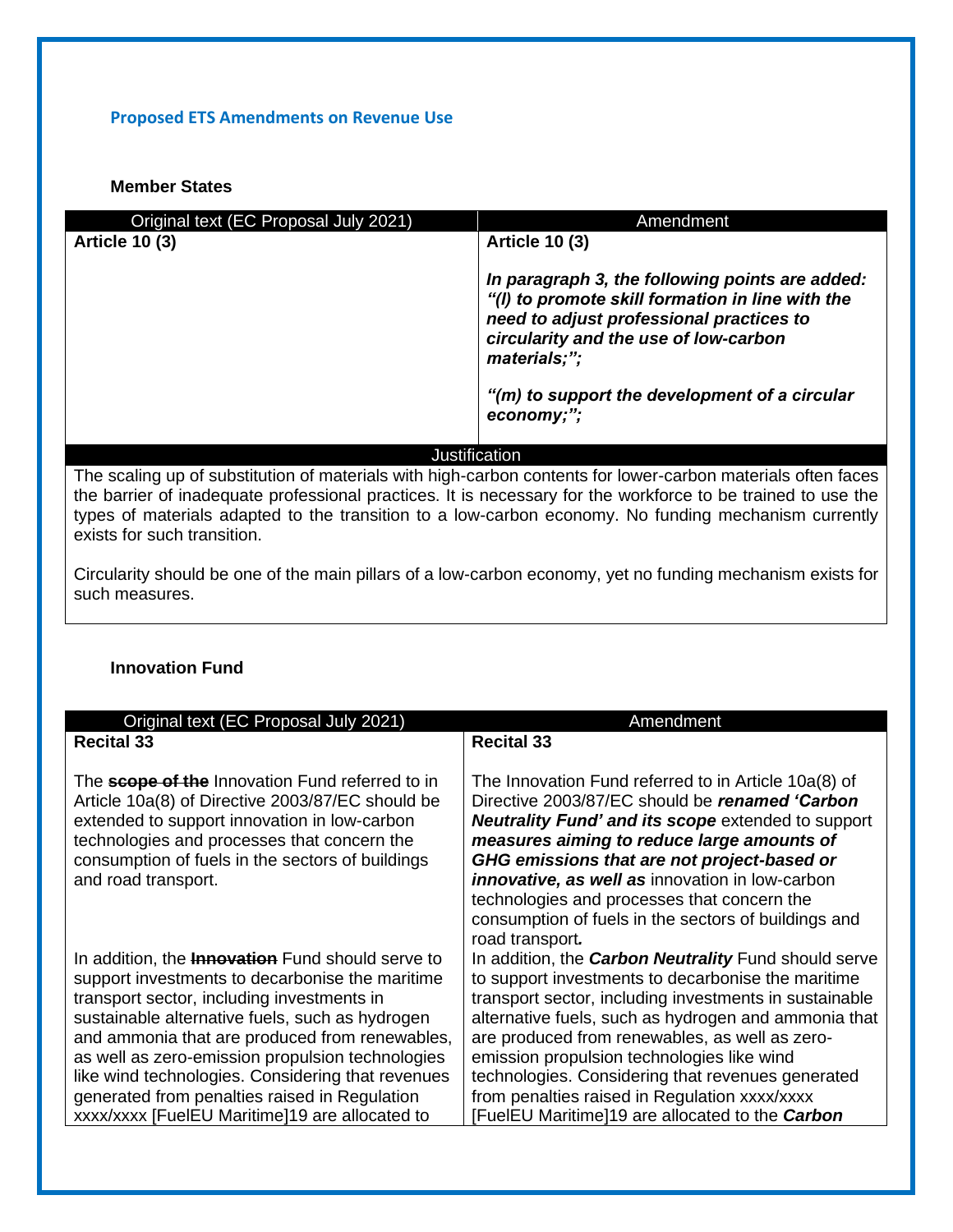the **Innovation** Fund as external assigned revenue in accordance with Article 21(5) of the Financial Regulation, the Commission should ensure that due consideration is given to support for innovative projects aimed at accelerating the development and deployment of renewable and low carbon fuels in the maritime sector, as specified in Article 21(1) of Regulation xxxx/xxxx [FuelEU Maritime]. To ensure sufficient funding is available for **innovation** within this extended scope, the **Innovation** Fund should be supplemented with 50 million allowances, stemming partly from the allowances that could otherwise be auctioned, and partly from the allowances that could otherwise be allocated for free, in accordance with the current proportion of funding provided from each source to the **Innovation** Fund.

*Neutrality* Fund as external assigned revenue in accordance with Article 21(5) of the Financial Regulation, the Commission should ensure that due consideration is given to support for innovative projects aimed at accelerating the development and deployment of renewable and low carbon fuels in the maritime sector, as specified in Article 21(1) of Regulation xxxx/xxxx [FuelEU Maritime]. To ensure sufficient funding is available for **measures** within this extended scope, the *Carbon Neutrality* Fund should be supplemented with 50 million allowances, stemming partly from the allowances that could otherwise be auctioned, and partly from the allowances that could otherwise be allocated for free, in accordance with the current proportion of funding provided from each source to the *Carbon Neutrality* Fund.

#### **Justification**

See justification for Article 10a (8).

We highly recommend caution about increasing the size of the Innovation Fund, given the absence of funding programmes dedicated to measures with high abatement potential in non-innovative areas such as education, public infrastructure or circularity, which are disadvantaged by ETS incentives focused on industrial output. An increase in size would only be justified by the adequate extension of scope.

| Original text (EC Proposal July 2021)               | Amendment                                             |  |
|-----------------------------------------------------|-------------------------------------------------------|--|
| <b>Recital 34</b>                                   | <b>Recital 34</b>                                     |  |
|                                                     |                                                       |  |
| Pursuant to Article 10 of Commission Regulation     | Pursuant to Article 10 of Commission Regulation       |  |
| (EU) No 2019/112220, where aircraft operators no    | (EU) No 2019/112220, where aircraft operators no      |  |
| longer operate flights covered by the EU ETS, their | longer operate flights covered by the EU ETS, their   |  |
| accounts are set to excluded status, and            | accounts are set to excluded status, and processes    |  |
| processes may no longer be initiated from those     | may no longer be initiated from those accounts. To    |  |
| accounts. To preserve the environmental integrity   | preserve the environmental integrity of the system,   |  |
| of the system, allowances which are not issued to   | allowances which are not issued to aircraft           |  |
| aircraft operators due to their closure should be   | operators due to their closure should be used to      |  |
| used to cover any shortfall in surrenders by those  | cover any shortfall in surrenders by those operators, |  |
| operators, and any leftover allowances should be    | and any leftover allowances should be used to         |  |
| used to accelerate action to tackle climate change  | accelerate action to tackle climate change by being   |  |
| by being placed in the <b>Innovation</b> Fund.      | placed in the Carbon Neutrality Fund.                 |  |
| <b>Justification</b>                                |                                                       |  |

See the justification for Article 10a(8).

Original text (EC Proposal July 2021) **Amendment**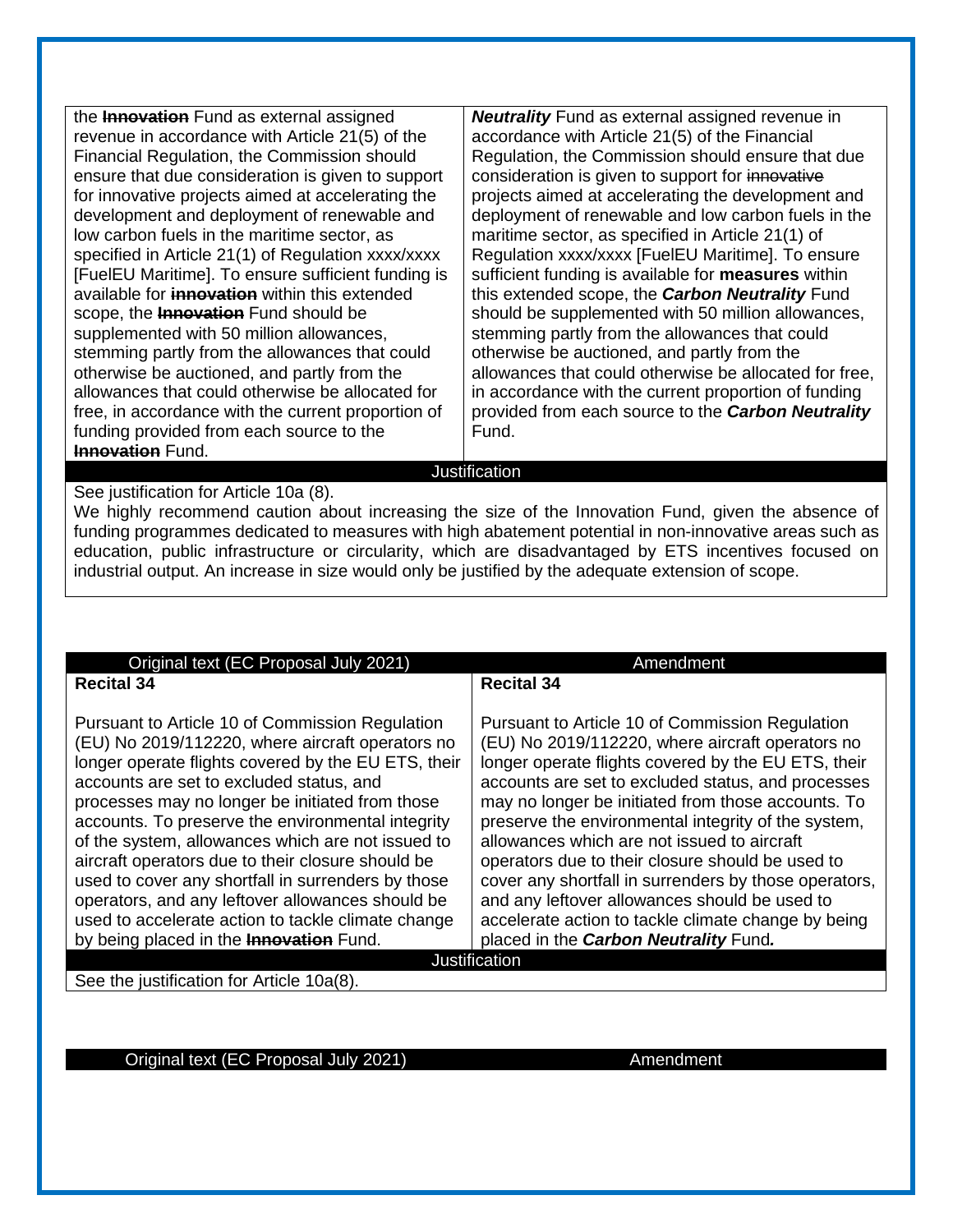| <b>Recital 35</b>                                                                                                                                                                                                                                                                                                                                                                                                                                                                                                                                                                                                                               | <b>Recital 35</b>                                                                                                                                                                                                                                                                                                                                                                                                                                                                                                                                                                                                                 |
|-------------------------------------------------------------------------------------------------------------------------------------------------------------------------------------------------------------------------------------------------------------------------------------------------------------------------------------------------------------------------------------------------------------------------------------------------------------------------------------------------------------------------------------------------------------------------------------------------------------------------------------------------|-----------------------------------------------------------------------------------------------------------------------------------------------------------------------------------------------------------------------------------------------------------------------------------------------------------------------------------------------------------------------------------------------------------------------------------------------------------------------------------------------------------------------------------------------------------------------------------------------------------------------------------|
| Carbon Contracts for Difference (CCDs) are an<br>important element to trigger emission reductions<br>in industry, offering the opportunity to guarantee<br>investors in <b>innovative</b> climate-friendly<br>technologies a price that rewards CO2 emission<br>reductions above those induced by the current<br>price levels in the EU ETS. The range of<br>measures that the <b>Innovation</b> Fund can support<br>should be extended to provide support to projects<br>through price-competitive tendering, such as<br>CCDs. The Commission should be empowered to<br>adopt delegated acts on the precise rules for this<br>type of support. | Carbon Contracts for Difference (CCDs) are an<br>important element to trigger emission reductions in<br>industry, offering the opportunity to quarantee<br>investors in climate-friendly technologies a price that<br>rewards CO2 emission reductions above those<br>induced by the current price levels in the EU ETS.<br>The range of measures that the <b>Carbon Neutrality</b><br>Fund can support should be extended to provide<br>support to projects through price-competitive<br>tendering, such as CCDs. The Commission should<br>be empowered to adopt delegated acts on the<br>precise rules for this type of support. |
|                                                                                                                                                                                                                                                                                                                                                                                                                                                                                                                                                                                                                                                 | Justification                                                                                                                                                                                                                                                                                                                                                                                                                                                                                                                                                                                                                     |
| See the justification for Article 10a(8).                                                                                                                                                                                                                                                                                                                                                                                                                                                                                                                                                                                                       |                                                                                                                                                                                                                                                                                                                                                                                                                                                                                                                                                                                                                                   |
|                                                                                                                                                                                                                                                                                                                                                                                                                                                                                                                                                                                                                                                 |                                                                                                                                                                                                                                                                                                                                                                                                                                                                                                                                                                                                                                   |
| Original text (EC Proposal July 2021)                                                                                                                                                                                                                                                                                                                                                                                                                                                                                                                                                                                                           | Amendment                                                                                                                                                                                                                                                                                                                                                                                                                                                                                                                                                                                                                         |
| Recital 54                                                                                                                                                                                                                                                                                                                                                                                                                                                                                                                                                                                                                                      | Recital 54                                                                                                                                                                                                                                                                                                                                                                                                                                                                                                                                                                                                                        |

Innovation and development of new low-carbon technologies in the sectors of buildings and road transport are crucial for ensuring the cost-efficient contribution of these sectors to the expected emission reductions. Therefore, 150 million allowances from emissions trading in the buildings and road transport sectors should also be made available to the Innovation Fund to stimulate the cost-efficient emission reductions.

Innovation and development of new low-carbon technologies *and measures* in the sectors of buildings and road transport are crucial for ensuring the cost-efficient contribution of these sectors to the expected emission reductions. Therefore, 150 million allowances from emissions trading in the buildings and road transport sectors should also be made available to the *Innovation Carbon Neutrality* Fund to stimulate the cost-efficient emission reductions.

**Justification** 

See the justification for Article 10a(8).

| Original text (EC Proposal July 2021)                                                                                                                                                                                                                                                                                                                                                                                       | Amendment                                                                                                                                                                                                                                                                                                                                                                                                                   |
|-----------------------------------------------------------------------------------------------------------------------------------------------------------------------------------------------------------------------------------------------------------------------------------------------------------------------------------------------------------------------------------------------------------------------------|-----------------------------------------------------------------------------------------------------------------------------------------------------------------------------------------------------------------------------------------------------------------------------------------------------------------------------------------------------------------------------------------------------------------------------|
| Article 10a (8):                                                                                                                                                                                                                                                                                                                                                                                                            | <b>Article 10a (8):</b>                                                                                                                                                                                                                                                                                                                                                                                                     |
| "8. 365 million allowances from the quantity which<br>could otherwise be allocated for free pursuant to<br>this Article, and 85 million allowances from the<br>quantity which could otherwise be auctioned<br>pursuant to Article 10, as well as the allowances<br>resulting from the reduction of free allocation<br>referred to in Article 10a(1a), shall be made<br>available to a Fund with the objective of supporting | "8. 365 million allowances from the quantity which<br>could otherwise be allocated for free pursuant to<br>this Article, and 85 million allowances from the<br>quantity which could otherwise be auctioned<br>pursuant to Article 10, as well as the allowances<br>resulting from the reduction of free allocation<br>referred to in Article 10a(1a), shall be made<br>available to a Fund with the objective of supporting |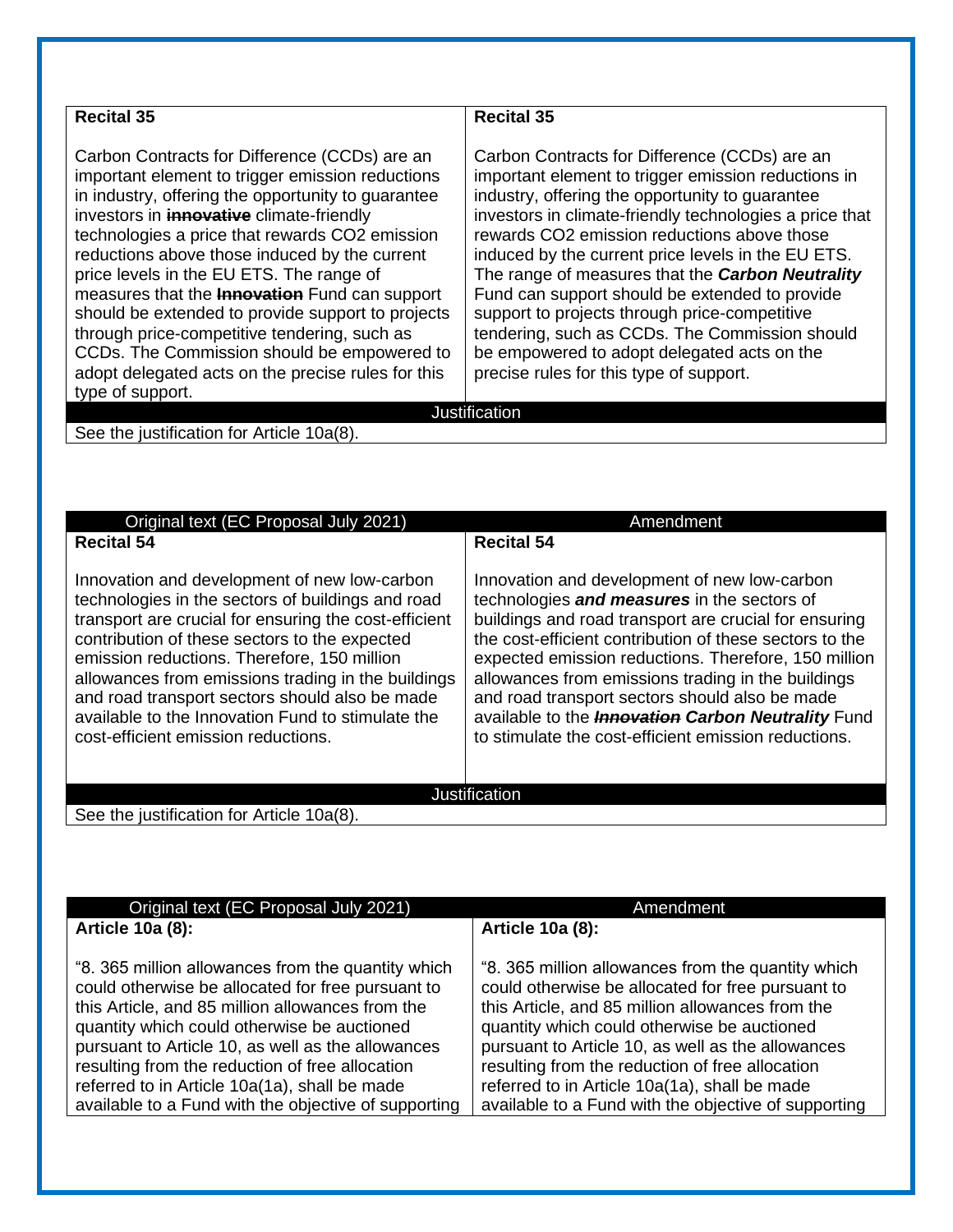innovation in low-carbon technologies and processes, and contribute to zero pollution objectives (the 'Innovation Fund').

Allowances that are not issued to aircraft operators due to the closure of aircraft operators and which are not necessary to cover any shortfall in surrenders by those operators, shall also be used for innovation support as referred to in the first subparagraph…

…The **Innovation** Fund shall cover the sectors listed in Annex I and Annex III, including environmentally safe carbon capture and utilisation ("CCU") that contributes substantially to mitigating climate change, as well as products substituting carbon intensive ones produced in sectors listed in Annex I, and to help stimulate the construction and operation of projects aimed at the environmentally safe capture and geological storage ("CCS") of CO2, as well as of innovative renewable energy and energy storage technologies; in geographically balanced locations.

The **Innovation** Fund may also support breakthrough innovative technologies and infrastructure to decarbonise the maritime sector and for the production of low- and zero-carbon fuels in aviation, rail and road transport. Special attention shall be given to projects in sectors covered by the [CBAM regulation] to support innovation in low carbon technologies, CCU, CCS, renewable energy and energy storage, in a way that contributes to mitigating climate change. Projects in the territory of all Member States, including small-scale projects, shall be eligible. Technologies receiving support shall be **innovative** and not **yet** commercially viable at a similar scale without support but shall represent **breakthrough** solutions or be sufficiently mature for application at pre-commercial scale…

... Projects shall be selected on the basis of objective and transparent criteria, taking into account, where relevant, the extent to which projects contribute to achieving **emission reductions well below the benchmarks referred to in paragraph 2**...

*emissions avoidance, including through* innovation in low-carbon technologies and processes, and contribute to zero pollution objectives (the 'Innovation Fund'*, which shall be renamed 'Carbon Neutrality Fund'*).

Allowances that are not issued to aircraft operators due to the closure of aircraft operators and which are not necessary to cover any shortfall in surrenders by those operators, shall also be used for innovation support as referred to in the first subparagraph...

...The *Carbon Neutrality* Fund shall cover the sectors listed in Annex I and Annex III, including *large scale emission reduction projects using mature technologies, public and private initiatives supporting circularity, EU-wide programmes for emission reduction,*

environmentally safe carbon capture and utilisation ("CCU") that contributes substantially to mitigating climate change, as well as products substituting carbon intensive ones produced in sectors listed in Annex I, and to help stimulate the construction and operation of projects aimed at the environmentally safe capture and geological storage ("CCS") of CO2, as well as of innovative renewable energy and energy storage technologies; in geographically balanced locations.

The *Carbon Neutrality* Fund may also support break-through innovative technologies and infrastructure to decarbonise the maritime sector and for the production of low- and zero-carbon fuels in aviation, rail and road transport. Special attention shall be given to projects in sectors covered by the [CBAM regulation] to support *circularity* 

*measures, professional training to use lowcarbon products,* innovation in low carbon technologies, CCU, CCS, renewable energy and energy storage, in a way that contributes to mitigating climate change. Projects *and measures* in the territory of all Member States, including smallscale projects, shall be eligible. Technologies receiving support shall be *of deep* 

*decarbonisation* and not commercially viable at a similar scale without support but shall represent solutions or be sufficiently mature for application at pre-commercial scale...

...Projects *and measures* shall be selected on the basis of objective and transparent criteria, taking into account, where relevant, the extent to which projects contribute to achieving *the Union's carbon neutrality objective...*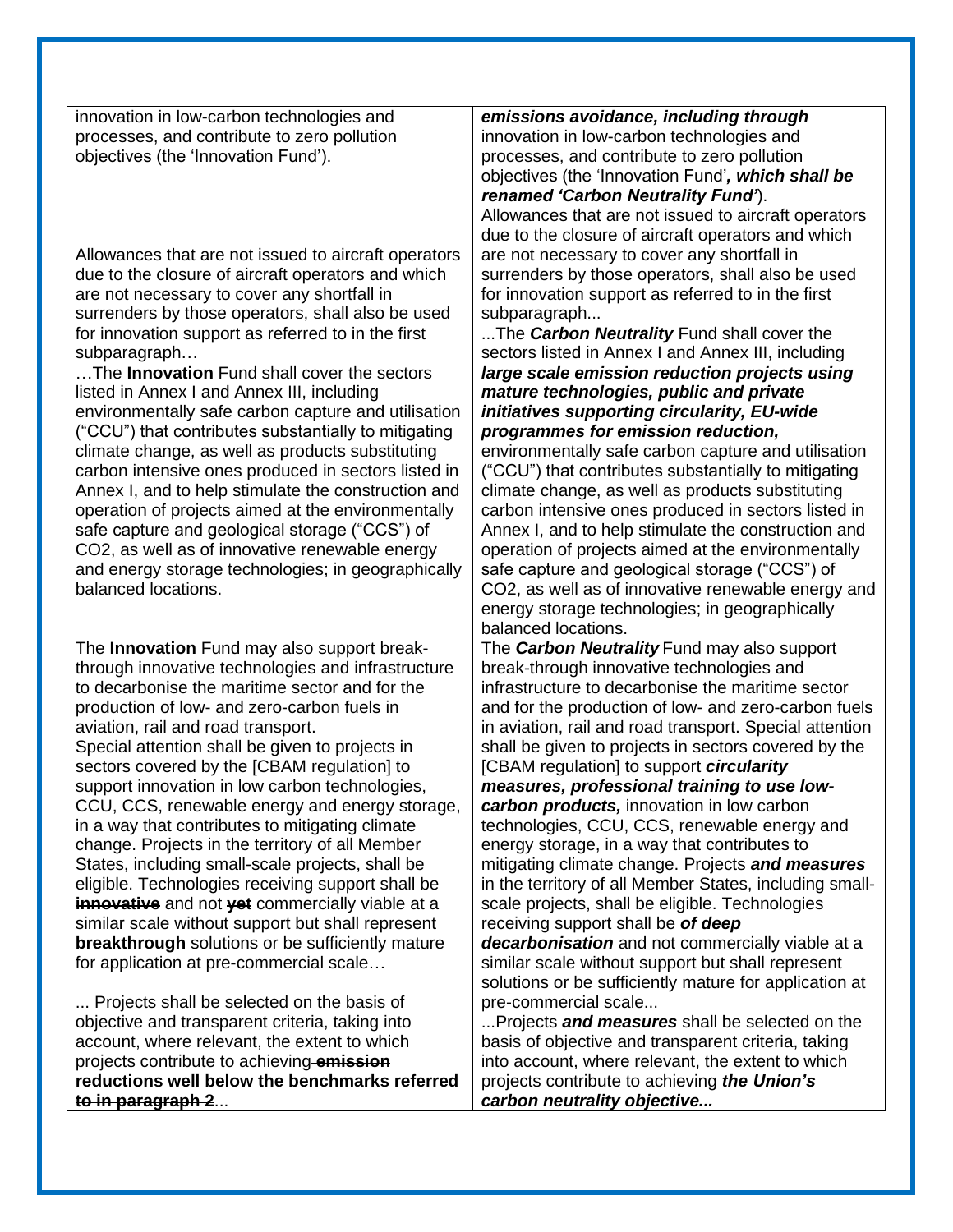...taken into account under paragraph  $7.$ ";  $\qquad$  | ...taken into account under paragraph  $7.$ "; **Justification** 

The Innovation Fund is one of the main sources of climate funding, yet it's restricted to innovative technologies, which suggests the Commission's belief that the main obstacle to decarbonisation is a lack of innovation.

However, there are many technologies (or, simply put, "measures") with vast abatement potential that are ready, not particularly innovative but simply not economical, in need for support to be deployed. It is the case of the substitution of concrete with timber, or the reuse of steel products, in the construction sector. Those measures, which would require public funding (not least in education, e.g. to train builders to new materials), are not eligible for funding from the Innovation Fund by lack of innovation content, or to any other funding instrument.

In the same way as feed-in tariffs to (un-innovative) renewable energies helped decarbonising the power sector in the 2010s, support to the deployment of uneconomical, high-potential abatement measures should help decarbonising our economy. This would be more effective than a risky gamble on innovation, which the failed NER300 subsidy programme already demonstrated in that same decade. Feed-in tariffs are an example of programme run by individual Member States in an uncoordinated fashion (some MS have no tariffs at all), whereas coordination at EU level would sometimes be preferable. Similar programmes could be more efficiently applied to many types of subsidies, if coordinated and financed at EU level, including to support circularity, carbon-free mobility etc. Another example of lack of coordination is hydrogen, for which some MS plan large-scale transport infrastructure while others plan production near consumption sites.

Using free allocation benchmarks as reference to assess environmental performance is too weak a comparison:

- Those benchmarks were initially based on the 10% best installations, but that is not always true (e.g. the heat benchmark is just based on natural gas heating),
- They are backward looking, only being based on a reference observed in 2016-17. For example. projects are selected by comparing their GHG emissions with the 2016-17 reference, which for hydrogen production represent 6.73 tCO2 per tonne of hydrogen produced, even though efficient "grey hydrogen" plants in Europe only emit 4.09 tCO2.
- Their yearly reduction is limited to 2.5%, whereas improvements have been much faster in some process types, meaning those benchmarks are drifting behind state-of-the-art and are definitely far from zero-emissions.

Instead of aiming at a level only below the free allocation benchmarks, Innovation Fund activities should therefore aim at carbon neutrality.

We urge to refocus the Innovation Fund on environmental impact rather than innovation, and recommend caution about increasing its already large size unless it also supports:

- Projects with large-scale abatement potential regardless of their innovation content
- measures not based on individual projects, to support circularity. These could include support to the retraining of workforce to using low-carbon types of materials.
- Programmes of support at EU level which could improve sector-based coordination in emission reductions.

| Original text (EC Proposal July 2021) | Amendment         |
|---------------------------------------|-------------------|
| <b>Recital 30</b>                     | <b>Recital 30</b> |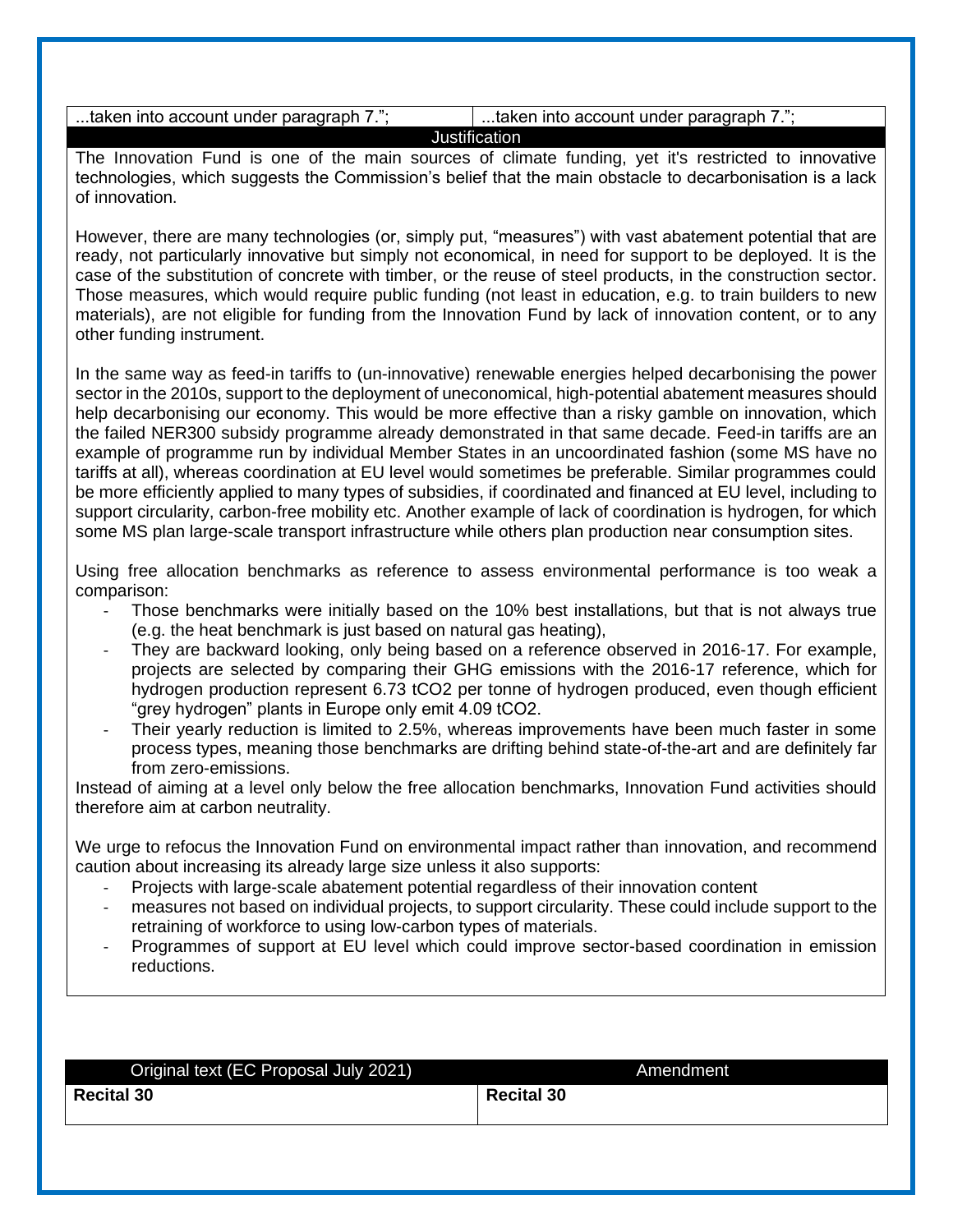The Carbon Border Adjustment Mechanism (CBAM), established under Regulation (EU) […./..] of the European Parliament and of the Council18, is an alternative to free allocation to address the risk of carbon leakage. To the extent that sectors and subsectors are covered by that measure, they should not receive free allocation. **However, a transitional phasing-out of free allowances is needed to allow producers, importers and traders to adjust to the new regime.** The reduction of free allocation should be implemented by applying a factor to free allocation for CBAM sectors, while the CBAM is phased in. **This percentage (CBAM factor) should be equal to 100 % during the transitional period between the entry into force of [CBAM Regulation] and 2025, 90 % in 2026 and should be reduced by 10 percentage points each year to reach 0 % and thereby eliminate free allocation by the tenth year.** The relevant delegated acts on free allocation should be adjusted accordingly for the sectors and subsectors covered by the CBAM. **The free allocation no longer provided to the CBAM sectors based on this calculation (CBAM demand) must be auctioned and the revenues will accrue to the Innovation Fund, so as to support innovation in low carbon technologies, carbon capture and utilisation ('CCU'), carbon capture and geological storage ('CCS'), renewable energy and energy storage, in a way that contributes to mitigating climate change.**  Special attention should be given to projects in CBAM sectors. To respect the proportion of the free allocation available for the non-CBAM sectors, the final amount to deduct from the free allocation and to be auctioned should be calculated based on the proportion that the CBAM demand represents in respect of the free allocation needs of all sectors receiving free allocation. The Carbon Border Adjustment Mechanism (CBAM), established under Regulation (EU) […./..] of the European Parliament and of the Council, is an alternative to free allocation to address the risk of carbon leakage. To the extent that sectors and subsectors are covered by that measure, they should not receive free allocation. The reduction of free allocation should be implemented by applying a factor to free allocation for CBAM sectors, while the CBAM is phased in. *The CBAM factor shall be equal to 100% in 2023, 90 % in 2024, 80 % in 2025, 60 % in 2026, 40 % in 2027, and reach 0 % by the end of 2028.*  The relevant delegated acts on free allocation should be adjusted accordingly for the sectors and subsectors covered by the CBAM. *50 % of the allowances resulting from the reduction of free allocation shall be made available to the Carbon Neutrality Fund (formerly the Innovation Fund). The other 50 % shall be auctioned by Member States.* Special attention should be given to projects in CBAM sectors. To respect the proportion of the free allocation available for the non-CBAM sectors, the final amount to deduct from the free allocation and to be auctioned should be calculated based on the proportion that the CBAM demand represents in respect of the free allocation needs of all sectors receiving free allocation.

#### **Justification**

See the justification for Article 10a paragraph 1, and Article 10a(8).

#### **CBAM**

| Original text (EC Proposal July 2021)                                                                    | Amendment                                                                                                |
|----------------------------------------------------------------------------------------------------------|----------------------------------------------------------------------------------------------------------|
| <b>Article 10a</b>                                                                                       | <b>Article 10a</b>                                                                                       |
| (b) the following paragraph 1a is inserted: "1a. No<br>free allocation shall be given in relation to the | (b) the following paragraph 1a is inserted: "1a. No<br>free allocation shall be given in relation to the |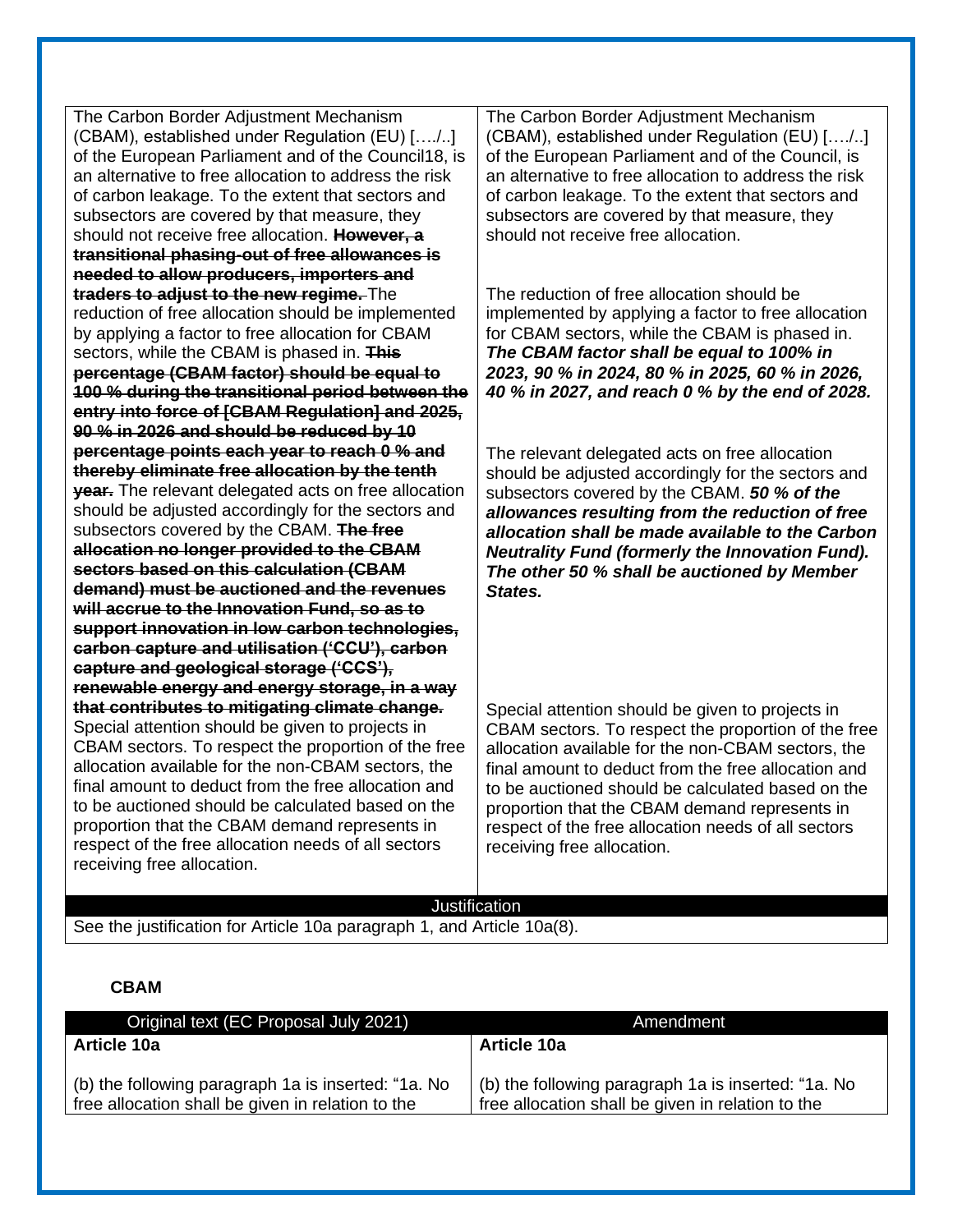| production of products listed in Annex I of<br>Regulation [CBAM] as from the date of application<br>of the Carbon Border Adjustment Mechanism.<br>By way of derogation from the previous<br>subparagraph, for the first years of operation of<br>Regulation [CBAM], the production of these<br>products shall benefit from free allocation in<br>reduced amounts. A factor reducing the free<br>allocation for the production of these products shall<br>be applied (CBAM factor). The CBAM factor-shall<br>be equal to 100 % for the period during the<br>entry into force of [CBAM regulation] and the<br>end of 2025, 90 % in 2026 and shall be reduced | production of products listed in Annex I of<br>Regulation [CBAM] as from the date of application of<br>the Carbon Border Adjustment Mechanism.<br>By way of derogation from the previous<br>subparagraph, for the first years of operation of<br>Regulation [CBAM], the production of these products<br>shall benefit from free allocation in reduced<br>amounts. A factor reducing the free allocation for the<br>production of these products shall be applied (CBAM<br>factor). The CBAM factor shall be determined for<br>each sector covered by the CBAM depending on<br>the sector's transition readiness, exposure to<br>carbon leakage and relative carbon-intensity of |
|------------------------------------------------------------------------------------------------------------------------------------------------------------------------------------------------------------------------------------------------------------------------------------------------------------------------------------------------------------------------------------------------------------------------------------------------------------------------------------------------------------------------------------------------------------------------------------------------------------------------------------------------------------|---------------------------------------------------------------------------------------------------------------------------------------------------------------------------------------------------------------------------------------------------------------------------------------------------------------------------------------------------------------------------------------------------------------------------------------------------------------------------------------------------------------------------------------------------------------------------------------------------------------------------------------------------------------------------------|
| by 10 percentage points each year to reach 0 %<br>by the tenth year. The reduction of free allocation                                                                                                                                                                                                                                                                                                                                                                                                                                                                                                                                                      | international competitors. There will therefore be<br>a CBAM factor unique to each sector. The CBAM                                                                                                                                                                                                                                                                                                                                                                                                                                                                                                                                                                             |
|                                                                                                                                                                                                                                                                                                                                                                                                                                                                                                                                                                                                                                                            |                                                                                                                                                                                                                                                                                                                                                                                                                                                                                                                                                                                                                                                                                 |
| shall be calculated annually as the average share<br>of the demand for free allocation for the production                                                                                                                                                                                                                                                                                                                                                                                                                                                                                                                                                  | factor shall be equal to 100% during the year of<br>entry to force of the CBAM regulation and shall                                                                                                                                                                                                                                                                                                                                                                                                                                                                                                                                                                             |
| of products listed in Annex I of Regulation [CBAM]                                                                                                                                                                                                                                                                                                                                                                                                                                                                                                                                                                                                         | be reduced linearly each year to reach 0% by or                                                                                                                                                                                                                                                                                                                                                                                                                                                                                                                                                                                                                                 |
| compared to the calculated total free allocation                                                                                                                                                                                                                                                                                                                                                                                                                                                                                                                                                                                                           | prior to 2028. The reduction of free allocation shall                                                                                                                                                                                                                                                                                                                                                                                                                                                                                                                                                                                                                           |
| demand for all installations, for the relevant period                                                                                                                                                                                                                                                                                                                                                                                                                                                                                                                                                                                                      | be calculated annually as the average share of the                                                                                                                                                                                                                                                                                                                                                                                                                                                                                                                                                                                                                              |
| referred to in Article 11, paragraph 1. The CBAM                                                                                                                                                                                                                                                                                                                                                                                                                                                                                                                                                                                                           | demand for free allocation for the production of                                                                                                                                                                                                                                                                                                                                                                                                                                                                                                                                                                                                                                |
| factor shall be applied.                                                                                                                                                                                                                                                                                                                                                                                                                                                                                                                                                                                                                                   | products listed in Annex I of Regulation [CBAM]                                                                                                                                                                                                                                                                                                                                                                                                                                                                                                                                                                                                                                 |
|                                                                                                                                                                                                                                                                                                                                                                                                                                                                                                                                                                                                                                                            | compared to the calculated total free allocation                                                                                                                                                                                                                                                                                                                                                                                                                                                                                                                                                                                                                                |
|                                                                                                                                                                                                                                                                                                                                                                                                                                                                                                                                                                                                                                                            | demand for all installations, for the relevant period                                                                                                                                                                                                                                                                                                                                                                                                                                                                                                                                                                                                                           |
|                                                                                                                                                                                                                                                                                                                                                                                                                                                                                                                                                                                                                                                            | referred to in Article 11, paragraph 1. The CBAM                                                                                                                                                                                                                                                                                                                                                                                                                                                                                                                                                                                                                                |
|                                                                                                                                                                                                                                                                                                                                                                                                                                                                                                                                                                                                                                                            | factor shall be applied.                                                                                                                                                                                                                                                                                                                                                                                                                                                                                                                                                                                                                                                        |
| Allowances resulting from the reduction of free                                                                                                                                                                                                                                                                                                                                                                                                                                                                                                                                                                                                            | 50% of the allowances resulting from the reduction                                                                                                                                                                                                                                                                                                                                                                                                                                                                                                                                                                                                                              |
| allocation shall be made available to support                                                                                                                                                                                                                                                                                                                                                                                                                                                                                                                                                                                                              | of free allocation shall be made available to support                                                                                                                                                                                                                                                                                                                                                                                                                                                                                                                                                                                                                           |
| innovation in accordance with Article 10a(8).                                                                                                                                                                                                                                                                                                                                                                                                                                                                                                                                                                                                              | deep decarbonisation in accordance with Article                                                                                                                                                                                                                                                                                                                                                                                                                                                                                                                                                                                                                                 |
|                                                                                                                                                                                                                                                                                                                                                                                                                                                                                                                                                                                                                                                            | $10a(8)$ .                                                                                                                                                                                                                                                                                                                                                                                                                                                                                                                                                                                                                                                                      |
|                                                                                                                                                                                                                                                                                                                                                                                                                                                                                                                                                                                                                                                            | <b>Justification</b>                                                                                                                                                                                                                                                                                                                                                                                                                                                                                                                                                                                                                                                            |

To be perfectly clear, we shall repeat the European Commission's statement that the CBAM should be "an alternative to the measures that address the risk of carbon leakage in the EU's Emissions Trading System"<sup>5</sup>, such as free allocation.

The implementation schedule of a CBAM for a particular sector should depend on three factors: 1) actual risk of carbon leakage (a function of exposure to international trade and carbon costs); 2) the carbon content of products manufactured by international competitors, and 3) the readiness of EU manufacturers to transition to lower carbon production.

As free allocation is phased out, the ability of a CBAM to protect EU installations against competition impacts depends on the cost difference between the phased-out free allowances for EU plants and the CBAM fee paid by importers of similar products: competition impacts will only be negative if imported products have significantly lower carbon content than EU-made products because they will pay less CBAM than EU plants pay for their carbon.

For products with little or no risk of such imports, competition impacts will either be small or even positive, so the CBAM can be implemented immediately. For sectors with low carbon competitors that can quickly

<sup>5</sup> [Communication on the European Green Deal,](https://ec.europa.eu/info/sites/default/files/european-green-deal-communication_en.pdf) European Commission, December 2019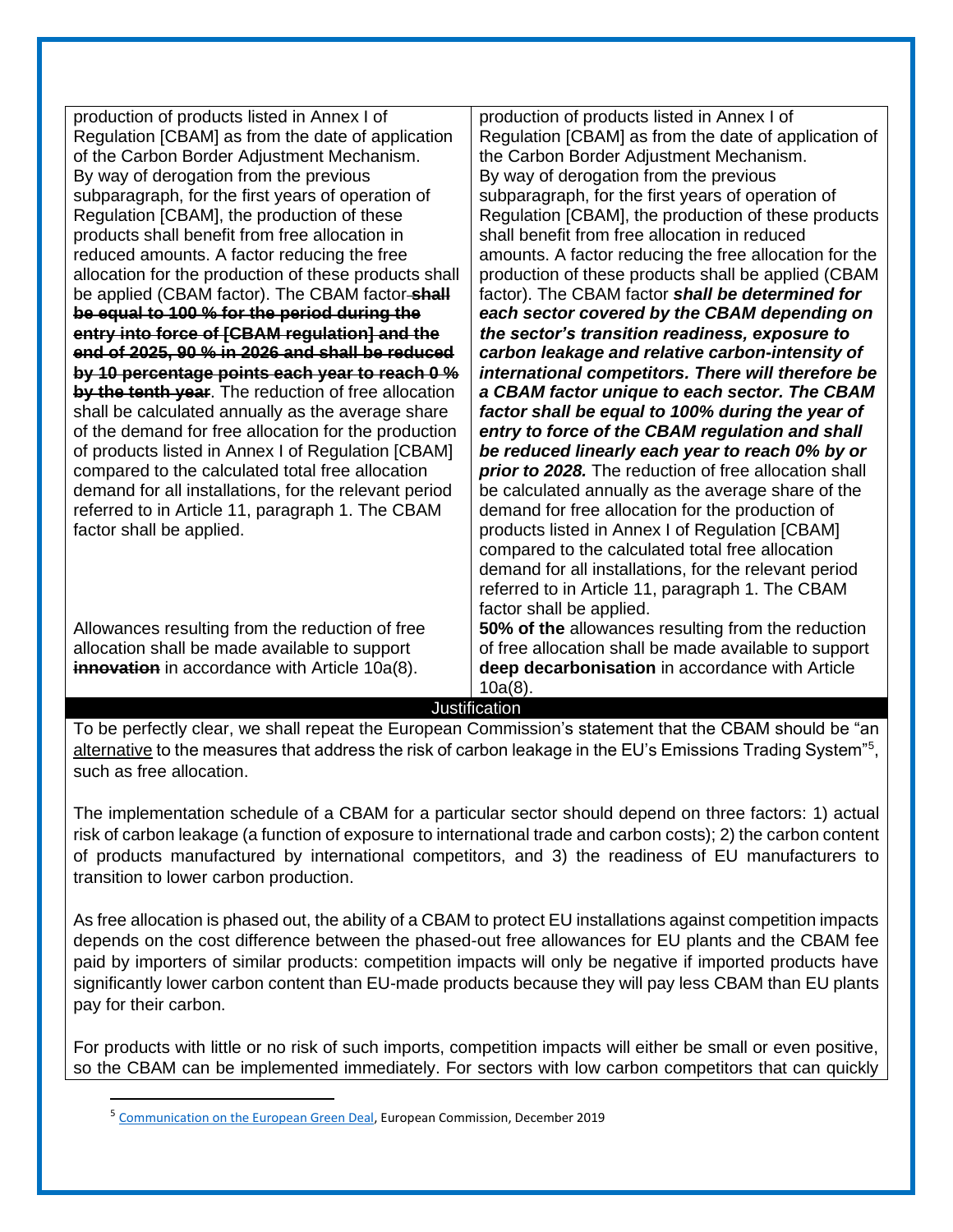transition to lower carbon production, implementation can be fast although not immediate. Only the sectors with high risk of carbon leakage, low carbon competitors, and low readiness may require a higher implementation time.

For **flat steel products**, typically made via the primary production route (Blast furnaces), the EU's average direct emissions intensity is lower than the majority of its largest steel trade partners. As such, the EU is unlikely to lose a significant share of trade in the steel sector and EU producers should be able to pass through most of the additional costs due to the EU ETS.

It should be noted that some countries produce flat steel products from slightly less emitting direct reduced iron (DRI) but none has the capacity to massively penetrate the EU market.

In the Aluminium sector, the EU, again has a competitive emissions intensity, with only Russia having a slightly lower direct emissions intensity. Data used is from the International Aluminium Institute Life Cycle Inventory Summary by Region and Unit Process.